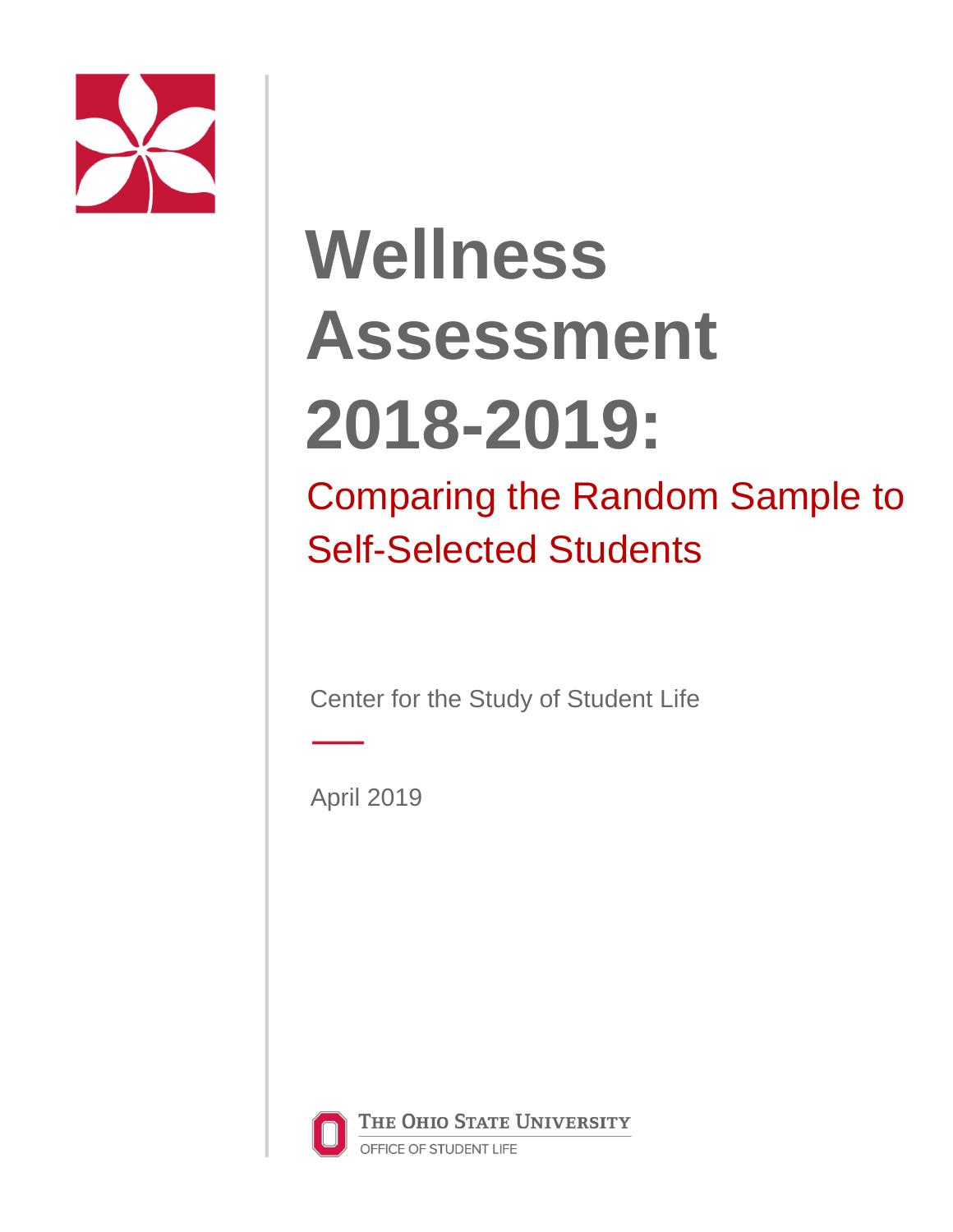## **INTRODUCTION**

The Ohio State University Office of Student Life's Student Wellness Center (SWC) uses a holistic wellness model that includes nine key dimensions of wellness: career, creative, emotional, environmental, financial, intellectual, physical, social and spiritual.

The Wellness Assessment was designed to measure these nine dimensions of wellness in order to give students a better understanding of their own wellness and provide them with resources they can utilize at Ohio State to improve their wellness. The Wellness Assessment is open year-round to all students. Additionally, in October 2018, the survey was emailed to a random sample of 5,000 undergraduate, graduate and professional students. From the random sample, 951 students responded for a 19.0% response rate. An additional 2,269 students selfselected into taking the survey via the advertised Qualtrics link over the course of the month. This report documents differences in each of the nine dimensions of wellness between the random sample and the students who self-selected into participating in the survey during October 2018.

## **METHODOLOGY**

Each wellness dimension contains items to assess a range of attitudes and behaviors. Scores were calculated by adding together the values of all of the items within a given dimension, then dividing by the total number of items, which produced an average wellness score for each dimension. The scores for respondents who did not answer all of the items of a dimension were calculated by summing the scores for the answered items and dividing by the total number of items answered. Students who failed to provide several responses (i.e., less than 50%) for a dimension were excluded from the analysis, since creating wellness scores based on too few items would not be an accurate representation of the overall dimension.

Attitudes and beliefs were measured using Likert scales; respondents indicated their level of agreement with various statements on a 5-point scale. When asked about behaviors, respondents reported the frequency of the occurrence, also on a 5-point scale. Wellness scores range from 1 to 5, with higher scores indicating more positive (i.e., healthy) attitudes and behaviors. Negative items were reverse coded so that unhealthy responses were associated with a lower score.

Demographic items were optional. Therefore, not all students responded to all demographic items. To protect students' identities, demographic categories with fewer than 10 respondents are not reported in the demographics table below.

Additionally, only students who had a score for all nine dimensions of wellness were included in the analyses below. This reduced the random sample to 831 students and the self-selected sample to 1,995 students.

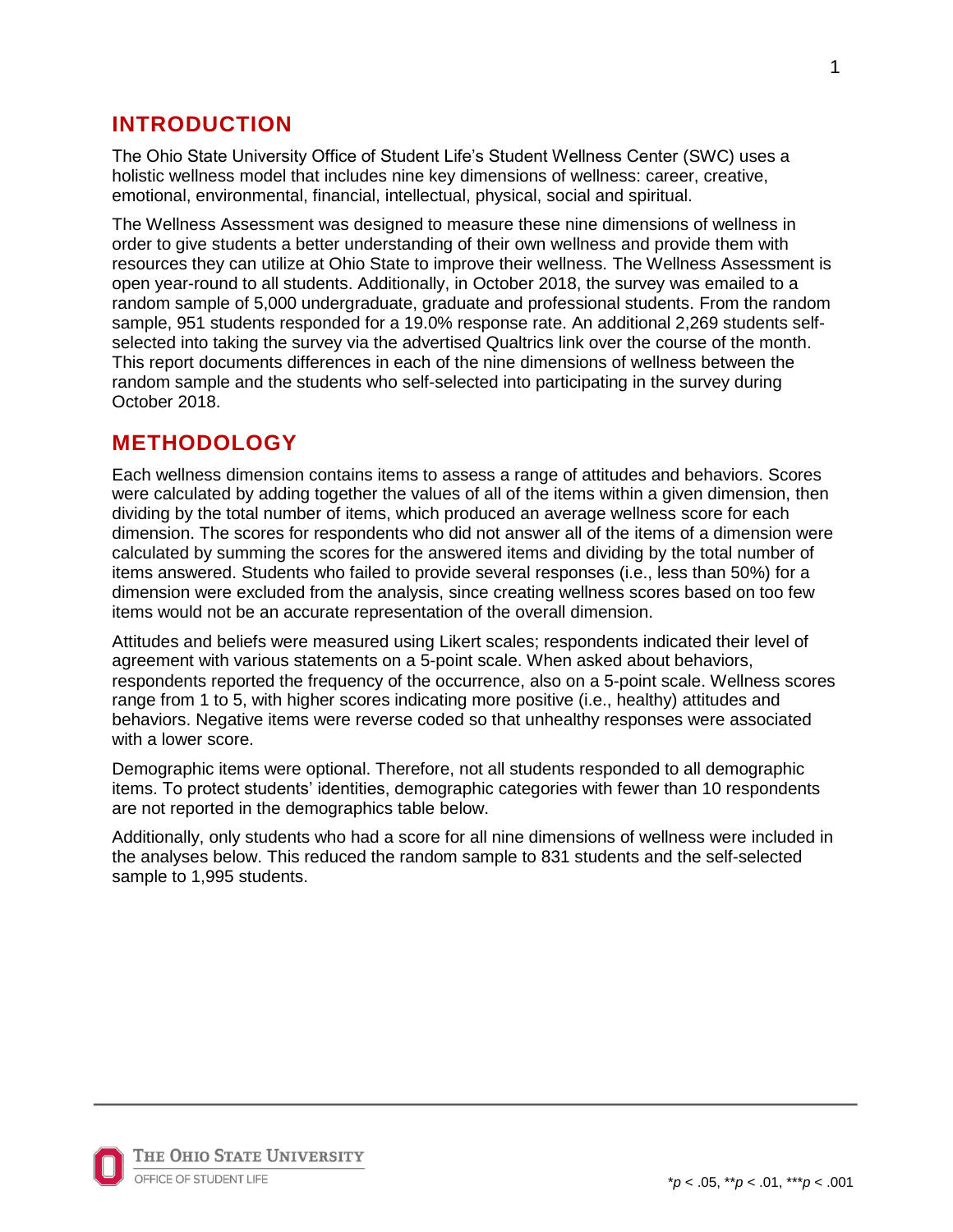# **WELLNESS ASSESSMENT DIMENSIONS & ITEMS**

#### **EMOTIONAL**

- I am able to appropriately manage my feelings.
- I am able to appropriately express my feelings.
- I would be willing to seek help from others when I am having a difficult time.
- I feel that I am able to cope with my daily stress.
- I have a positive image of my body.

#### **CREATIVE**

- I express myself through creative activities.
- I attend arts-related events or programs.
- I think of myself as a creative person.
- I value multiple perspectives when thinking about complex topics.
- The arts help me appreciate other perspectives and cultures.

#### **SPIRITUAL**

- I engage in self-reflection.
- I feel a connection to something larger than myself.
- I seek out meaning in my life.
- I have values, morals, and/or a belief system that helps me make decisions and guides my life.
- Harmony and balance within humanity is important to me.

#### **INTELLECTUAL**

- I am confident in my ability to find solutions to my problems.
- I am confident that I can learn new skills.
- I am interested in learning new things.
- I engage in intellectually engaging activities.
- I feel that my education is a priority.
- I was able to manage my academic workload during my most recent academic term.

#### **CAREER**

- I am confident in my career decisions.
- I envision my future career as a means to contribute to society.
- I feel that my current studies will be helpful to my future career.
- I feel that my major/career decision is an appropriate expression of my abilities and personal strengths.
- I feel that my major/career decision is an appropriate expression of what I find meaningful and important in life.
- I feel that I work in a positive environment.
- I feel that I work in a stressful environment.
- I feel that my current job interferes with other aspects of my life.
- I am able to balance my current job with the rest of my life.
- I set achievable goals in my current job.

#### **ENVIRONMENTAL**

- I engage in environmentally friendly behaviors (e.g., turn off lights/faucets, walk or bike).
- I take time to appreciate my surroundings.
- I take time to appreciate nature.
- I think it is important to conserve natural resources.
- If given the opportunity, I recycle.

#### **SOCIAL**

- I feel a sense of belonging in a community.
- I feel supported by my family. • I feel that I am a person who
- other people like to be around. • I have a strong social network.
- I have at least one close friend
- whom I trust and can confide in.
- I feel comfortable communicating face-to-face with others.
- I rarely feel lonely.

## **FINANCIAL**

- I think it is important to spend less than I earn.
- I am confident that I can plan a financial budget.
- I have enough money saved to handle financial emergencies.
- I track my spending to stay within my budget.
- I feel stressed by the amount of money I owe (credit cards, student loans, car payments, etc.).
- I feel stressed about my personal finances in general.
- I am confident in my ability to use credit cards responsibly.

#### **PHYSICAL**

- I am confident that I can exercise regularly.
- I am confident that I can maintain a nutritious diet.
- I eat a nutritious diet.
- I engage in exercise.
- I get at least 7 hours of sleep per night.
- I use alcohol/nicotine/other substances to manage stress.
- I use illicit drugs (e.g., cocaine, ecstasy).
- I use nicotine products (e.g., cigarettes, vaping, smokeless tobacco).
- I use pain medications, sedatives, sleeping medications or tranquilizers (e.g., OxyContin, Vicodin, Percodan; Valium, Xanax, Ambien) for non-medical reasons without a prescription.
- I use stimulants (e.g., Ritalin, Adderall, Dexedrine) for nonmedical reasons without a prescription.
- If you are sexually active, do you practice safer sex?
- How often do you binge drink?
- I consume alcohol.
- I use marijuana for non-medical reasons without a prescription.

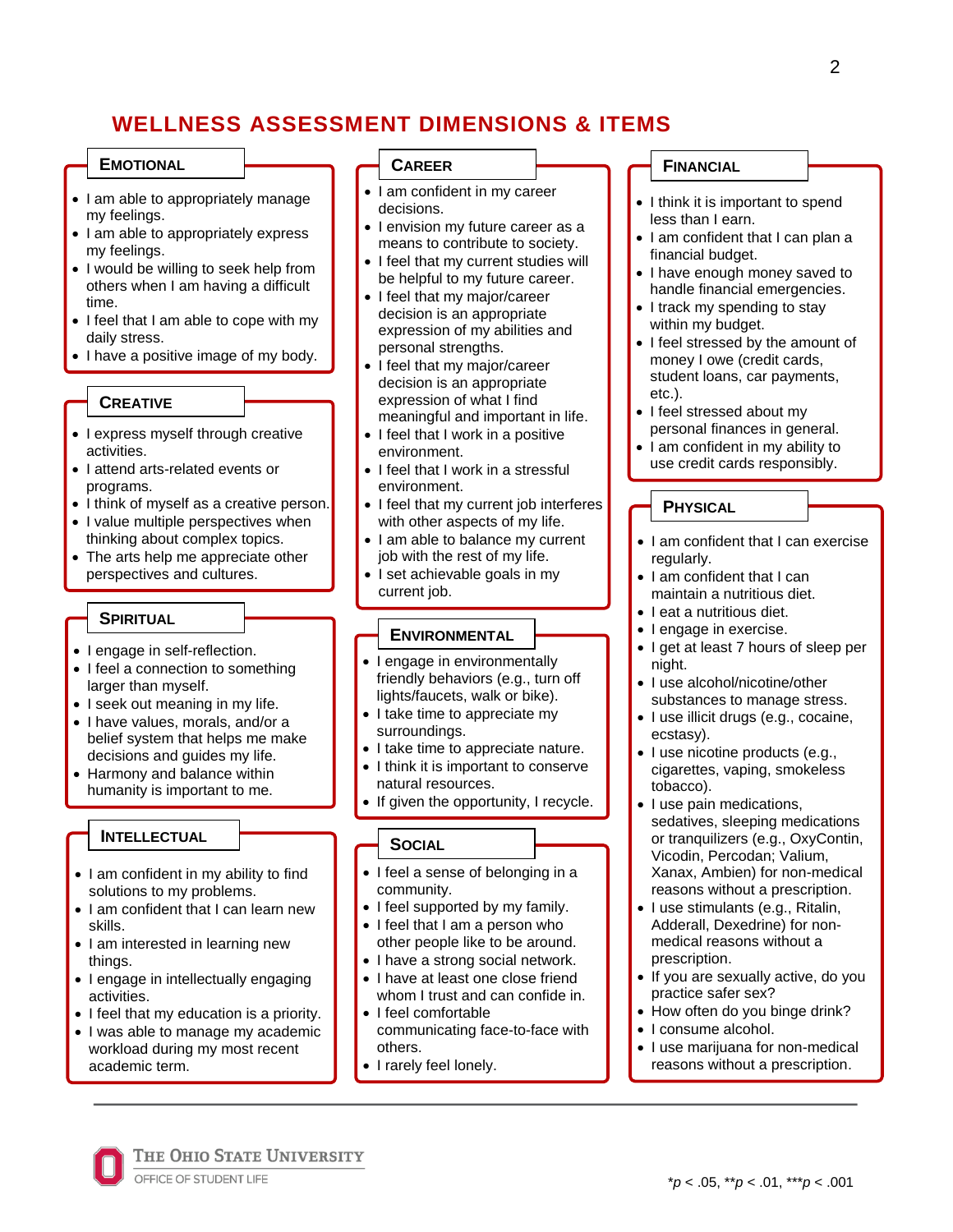# **DEMOGRAPHICS**

|                             |                                                      | Random<br>Sample<br>$(n = 831)$ | Self-<br>Selected<br>Sample<br>$(n = 1,995)$ |
|-----------------------------|------------------------------------------------------|---------------------------------|----------------------------------------------|
| Gender<br><b>Identity</b>   | Man                                                  | 33.9%                           | 28.7%                                        |
|                             | Woman                                                | 64.1%                           | 69.5%                                        |
|                             | Another Gender*                                      | 2.0%                            | 1.8%                                         |
| Citizenship                 | International                                        | 9.0%                            | 3.4%                                         |
|                             | Domestic                                             | 91.0%                           | 96.6%                                        |
| First<br>Generation         | <b>First Generation Undergraduate</b>                | 26.3%                           | 17.5%                                        |
|                             | Non-First Generation Undergraduate                   | 73.7%                           | 82.5%                                        |
| Race/Ethnicity              | African American/Black or African descent            | 4.8%                            | 4.5%                                         |
|                             | Asian American/Asian (East, South Southeast)         | 11.2%                           | 9.5%                                         |
|                             | Latino(a)/Hispanic                                   | 2.7%                            | 3.4%                                         |
|                             | White/European                                       | 73.4%                           | 73.4%                                        |
|                             | Other race/ethnicity                                 | 2.2%                            | 2.1%                                         |
|                             | <b>Multiracial</b>                                   | 5.7%                            | 7.2%                                         |
| <b>Greek Status</b>         | Affiliated with a sorority or fraternity             | 9.2%                            | 9.9%                                         |
|                             | Unaffiliated with a sorority or fraternity           | 90.9%                           | 90.1%                                        |
| <b>Class Rank</b>           | First-year Undergraduate                             | 19.0%                           | 29.0%                                        |
|                             | Second-year Undergraduate                            | 14.2%                           | 20.2%                                        |
|                             | Third-year Undergraduate                             | 16.3%                           | 19.4%                                        |
|                             | Fourth-year Undergraduate                            | 11.7%                           | 13.3%                                        |
|                             | Fifth-year+ Undergraduate                            | 5.5%                            | 2.7%                                         |
|                             | <b>Masters</b>                                       | 13.1%                           | 5.3%                                         |
|                             | Professional                                         | 5.8%                            | 6.0%                                         |
|                             | Doctoral                                             | 14.5%                           | 4.1%                                         |
| <b>Military Status</b>      | Veteran                                              | 2.8%                            | 1.8%                                         |
|                             | Civilian                                             | 97.2%                           | 98.2%                                        |
| Employment<br><b>Status</b> | Does not work during the academic year               | 36.4%                           | 44.3%                                        |
|                             | Works less than 20 hours during the academic<br>year | 35.7%                           | 41.1%                                        |
|                             | Works more than 20 hours during the academic<br>year | 27.9%                           | 14.5%                                        |
| Residence                   | Lives on-campus                                      | 28.7%                           | 45.4%                                        |
|                             | Lives off-campus, within walking distance            | 31.7%                           | 32.4%                                        |
|                             | Lives off-campus, within driving distance            | 39.6%                           | 22.2%                                        |

\*Includes students who selected 'Agender,' 'Genderqueer or Gender fluid,' 'Trans Man,' 'Trans Woman,' 'Prefer Another Identity' or selected more than one gender identity.

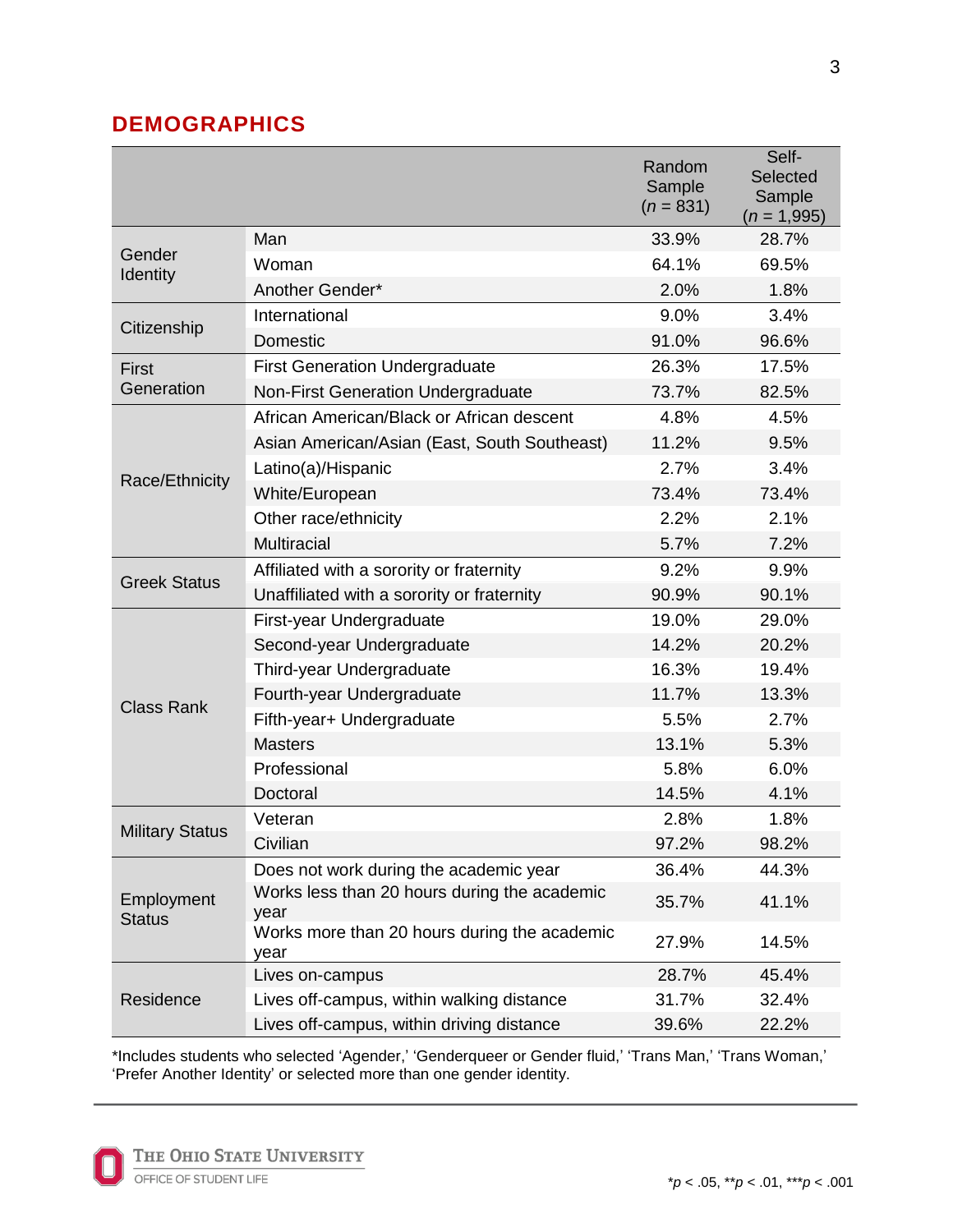# **HIGHLIGHTS**

- When compared to the self-selected sample, students in the random sample had a significantly lower career (**3.81** vs. **3.90**) wellness dimension score.
- No statistically significant differences were detected between the random sample and the self-selected sample on the creative, emotional, environmental, financial, intellectual, physical, social or spiritual wellness dimensions.
- Students who self-selected into participating in the survey had a significantly higher present career (**3.55** vs. **3.42**) aspect score compared to students in the random sample.
- No statistically significant differences were detected between the two groups of students on the future career aspect, the broad physical behaviors aspect and the risky physical behaviors aspect.

# **FINDINGS**

## **AVERAGE WELLNESS SCORES ACROSS DIMENSIONS**

The graph below compares the nine wellness dimension scores for the students in the random sample compared to students who self-selected into participating in the survey during October 2018. To investigate whether differences between these two groups of students were statistically significant, *t-*tests were conducted. Asterisks denote statistically significant differences between the two groups' average scores. Overall, a statistically significant association was detected between the students in the random sample and the self-selected sample on the career wellness dimension.



#### **Nine Dimensions of Wellness**

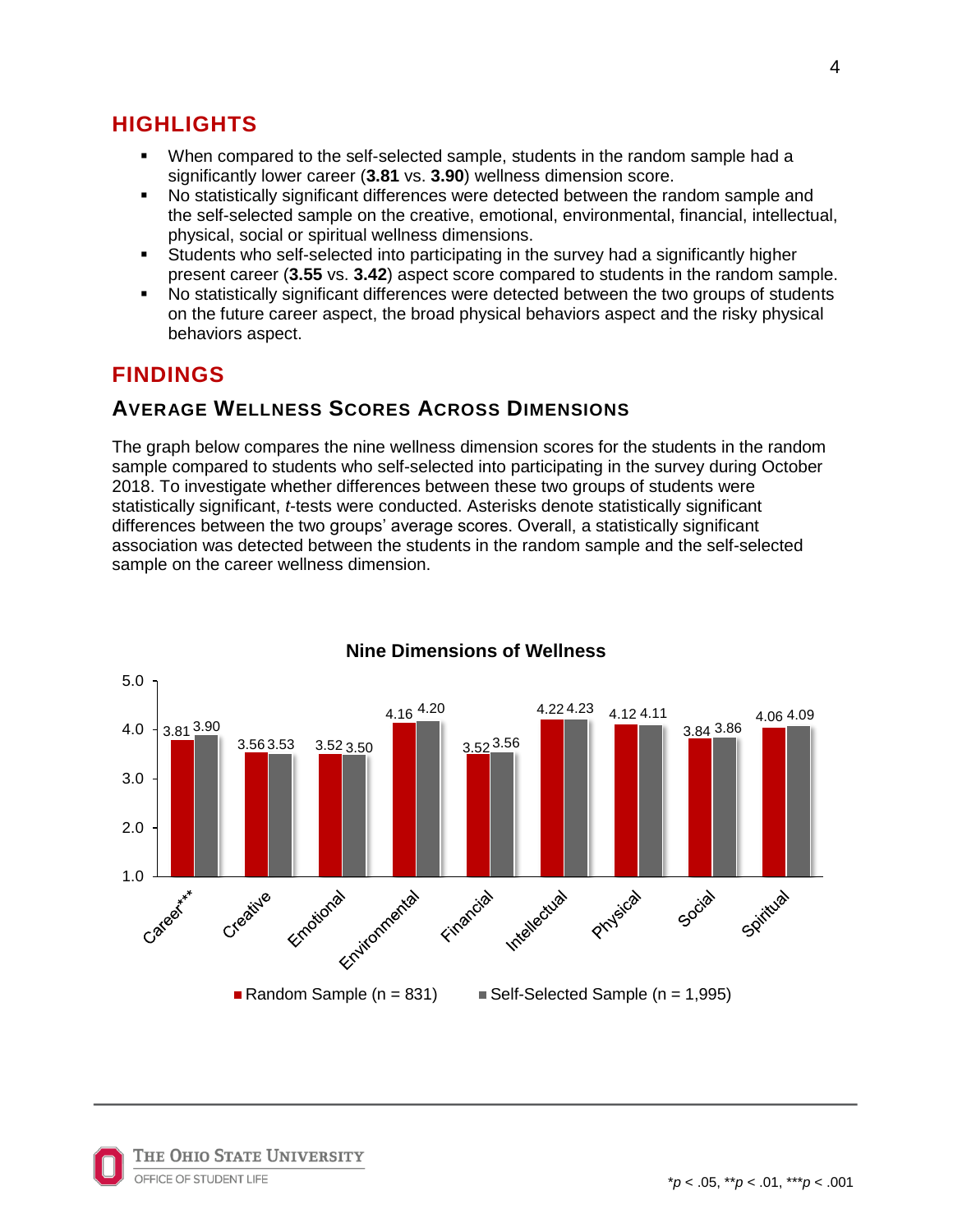## **Focusing on Two Aspects of the Career Wellness Dimension**

To further investigate the statistically significant difference between the two groups' career wellness dimension scores, the graph below compares the average wellness scores of the two aspects within this dimension: present career and future career. Present career is comprised of the five items from the overall career wellness dimension that specifically relate to a student's current employment, while future career is comprised of the five items that relate to a student's future career (see Appendix for all survey items within each aspect). Students who self-selected into participating in the survey had a significantly higher present career (3.55 vs. 3.42\*\*\*) aspect score compared to students within the random sample. No statistically significant differences were detected between the two groups of students on the future career aspect. Note that, since many students are not currently employment, they are not given a present career aspect score because those survey items do not apply to them.



#### **Two Aspects of the Career Wellness Dimension**

## **Focusing on Two Aspects of the Physical Wellness Dimension**

Additionally, to further investigate differences between the two groups' physical wellness dimension scores, the following graph compares the average wellness scores of the two aspects within this dimension: broad physical behaviors and risky physical behaviors. The broad physical behaviors aspect is comprised of the five items from the overall physical wellness dimension that specifically relate to a student's general physical wellness, while the risky physical behaviors aspect is comprised of the eight items that relate to a student's more dangerous or reckless physical behaviors (see Appendix for all survey items within each aspect). The higher a risky physical behaviors score, the less risky physical behaviors a student engages in (i.e., higher scores are healthier). No statistically significant differences were detected between the two groups of students on the broad physical behaviors aspect or the risky physical behaviors aspect. Note that, since some students did not answer at least seven of the items within the risky physical behaviors aspect, they were not given a score for that aspect.

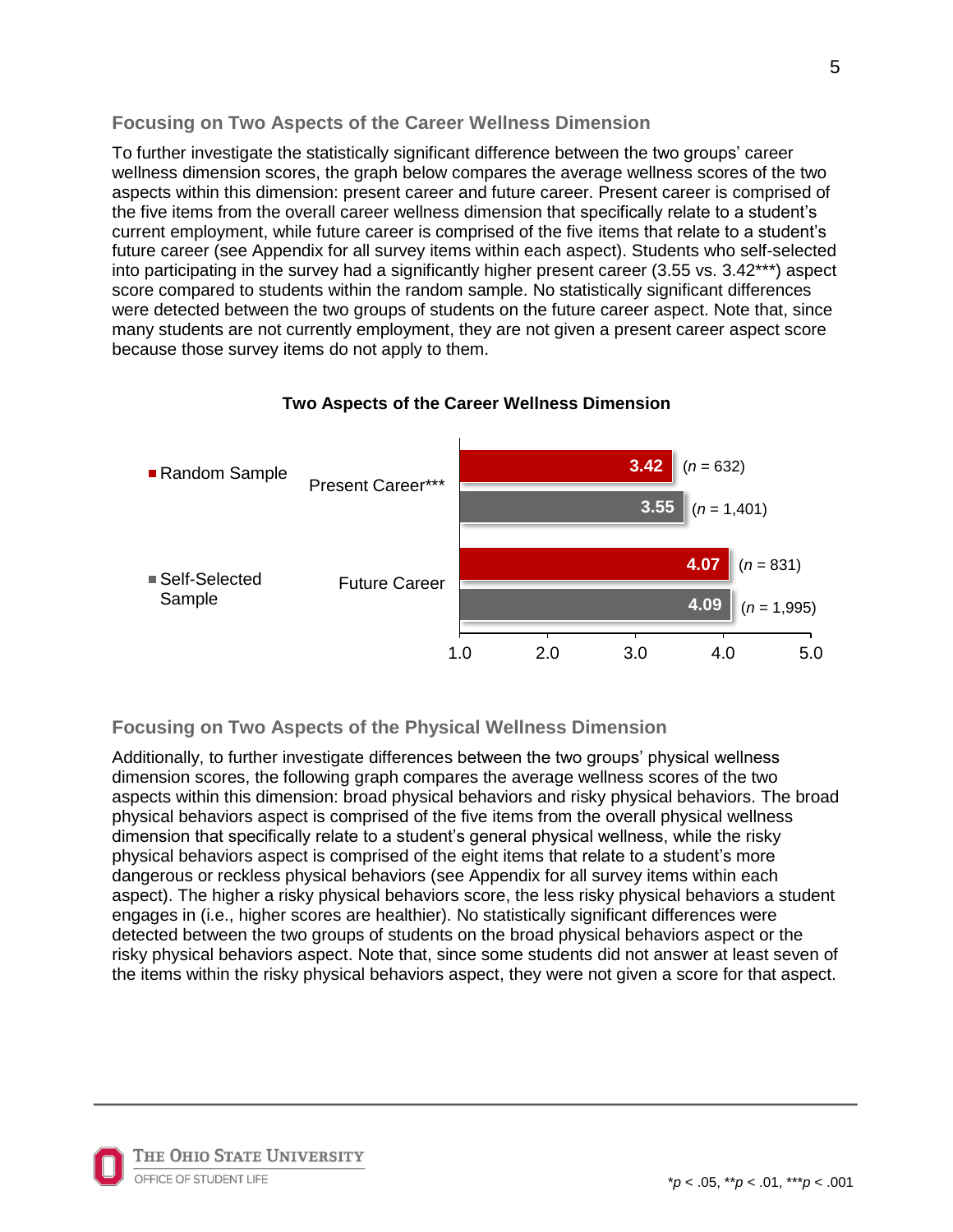

## **Two Aspects of the Physical Wellness Dimension**

# **CONCLUSION**

The Wellness Assessment is a tool that allows us to investigate relationships between the average scores for each of the nine dimensions of wellness. This report shows that, when compared to a sample of 1,995 students who self-selected into participating in the survey during October 2018, a random sample of 831 students had a significantly lower career (3.81 vs. 3.90) wellness score. No statistically significant differences were detected between the two groups of students on the creative, emotional, environmental, financial, intellectual, physical, social and spiritual wellness dimensions. Further analyses revealed that students who self-selected into participating in the survey had a significantly higher present career (3.55 vs. 3.42) aspect score compared to students in the random sample. No statistically significant differences were detected between the two groups of students on the future career aspect. Additionally, no statistically significant differences were detected between the two groups of students on the broad physical behaviors aspect or the risky physical behaviors aspect. These results contribute to our understanding of trends and differences in wellness among students at Ohio State.